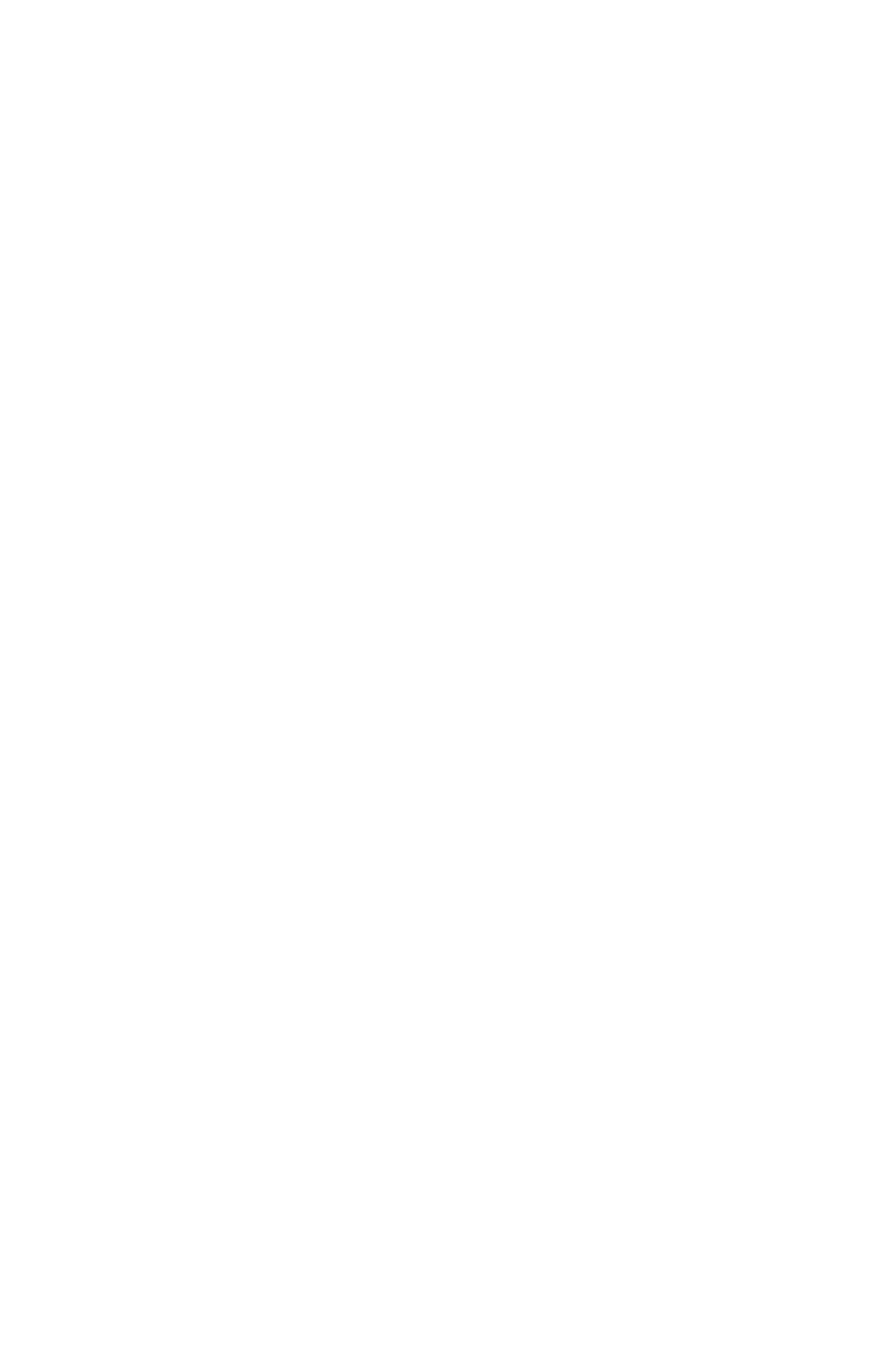

### *OBJECTIVE*

The CIRS Digital Breast Tomosynthesis QC Phantom is designed to address quality control for Digital Breast Tomosynthesis systems (DBT). The phantom can be used for software analysis and "traditional" visual tests.

# *DESCRIPTION OF THE PHANTOM*

Model 021 consists of eight homogeneous slabs made from breast-equivalent material in 50/50 ratio of gland and adipose tissue (BR50/50). Optional swirled slabs, that can be purchased separately, are comprised of 100% adipose and 100% gland tissues together in an approximate 50/50 ratio by weight. Three homogeneous slabs include imaging targets. The imaging portion of each semicircular shaped slab measures 100 x 180 x 10 mm. This allows for using a combination of homogeneous and swirled slabs to test the influence of scatter radiation on image quality in more clinically-relevant, inhomogeneous conditions.

All slabs can be easily assembled in different configurations using the magnetic holder. Top and bottom slabs have a rounded external edge for minimal artifacts.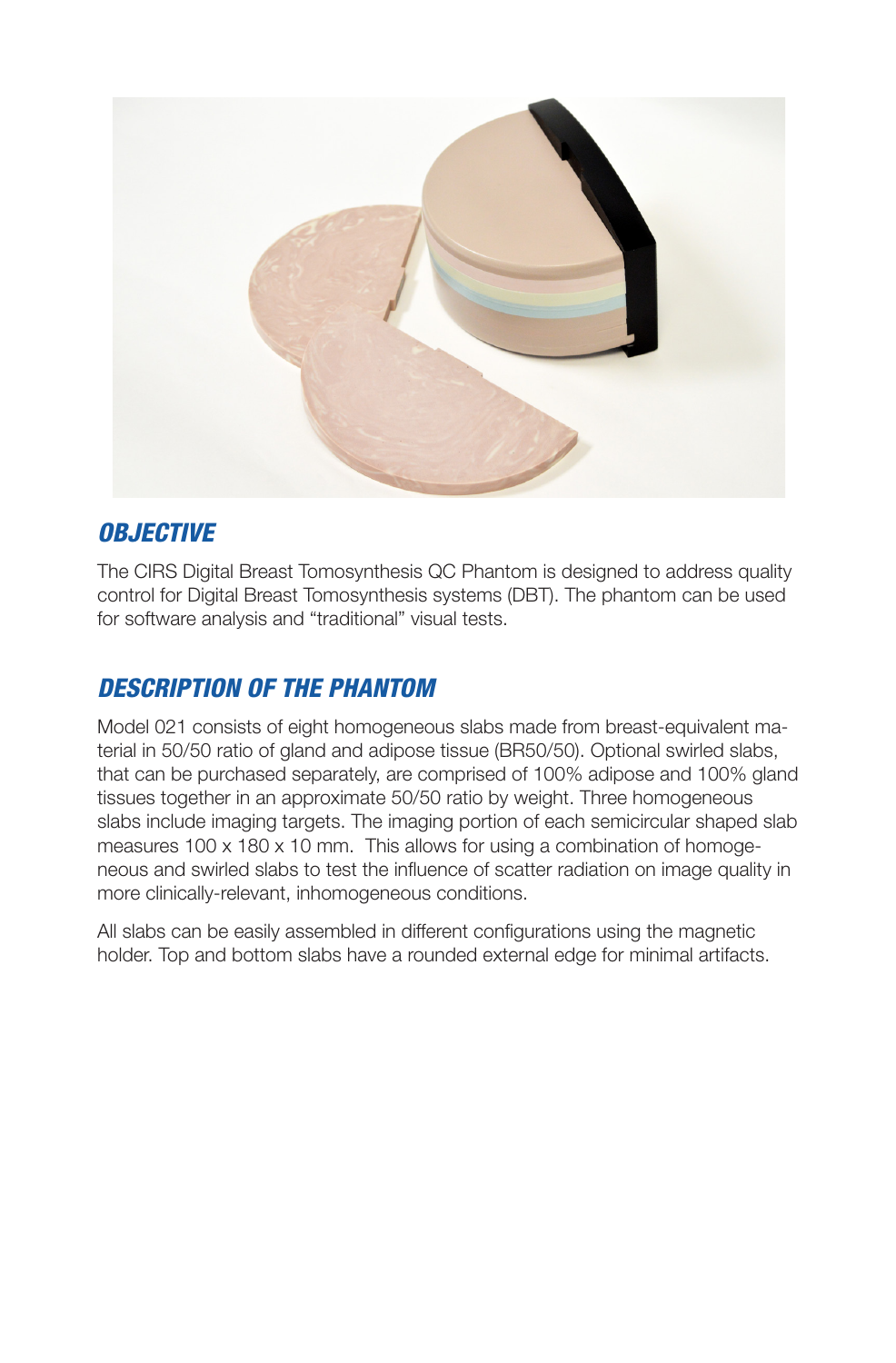## *PHANTOM SET UP*

A number of homogeneous breast tissue-equivalent slabs used with a magnetic Positioning Holder allows for creating different thickness breast (up to 75 mm) with a "standard" 50/50 % Glandular/Adipose ratio. Target slabs can be used together or individually at different vertical positions (Z direction) with precision and repeatability. However, it is recommended to use only one imaging Target slab at a time to avoid additional artifacts. This does not apply for a grid Target slab.

Additionally, solid homogeneous slabs put together provide 4.5 cm reference thickness of BR50/50 for performing homogeneity tests of the reconstructed tomosynthesis image.

The phantoms geometry allows for using one or two "swirled" slabs for an additional scatter. The "swirled" slabs are more representative for the real breast in terms of scatter that affects the reconstruction algorithms in DBT. These slabs or a slab of "swirl" material can be used for QC consistently on a single machine or on a number of machines at the same set-up so the conditions for every DBT scanner will be identical.

### *TARGET SLAB 1*

Target slab 1 is equipped with targets that are similar to the EUREF Draft 0.10 and 0.15 proposals.

- Ceramic balls, geometrically arranged in 40x40 mm grid pattern, can be used for MTF, PSF and geometrical distortion in X and Y directions.
- Pure Al 10x10 mm by 200 µm thick sheet has enough surrounding space to perform SDNR and SNR.
- A tungsten wire in a mid-horizontal plane that has a tilt vs. X axis providing a similar feature as a referenced EUREF one.
- Another wire tilted vs. Y axis, might additionally help in a 90 degree direction since the DBT image acquisition process is not symmetrical in a XY plane.
- An additional pair of tungsten wires that are tilted in Z direction might help with MTF in Z direction and also a slice image reconstruction quality and Z artifact spread.
- Missed tissues targets are positioned on the slab surface in breast wall to nipple direction and provide an easy visual detection because they are made of 2 mm elements with a total length 10 mm.



Target Slab 1 (Blue): Target Map, Top & Front View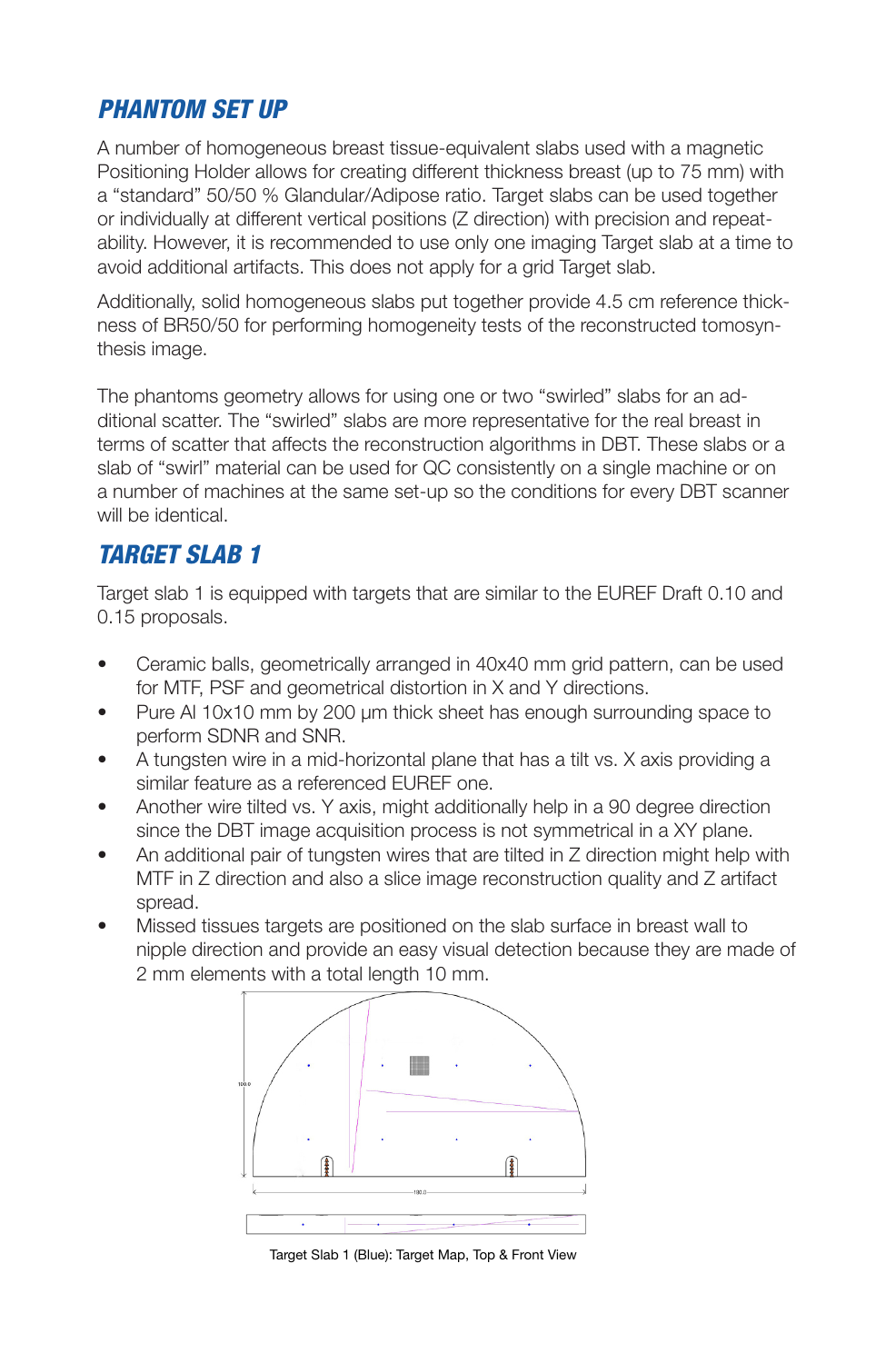# *TARGET SLAB 2*

Target slab 2 is loaded with more traditional targets. They can be used for a visual evaluation when software is not available and as a reference for a single system performance over time.

- Specs and spheroidal masses are used for a visual pass-fail evaluation.
- Step wedge with different glandular content used for a reference and dynamic range evaluation.
- A set of 6 fibers provide a threshold for visual pass-fail assessment.
- Similar but differently shaped missed tissue targets are positioned on the slab surface in breast wall to nipple direction and provide an easy visual detection because they are made of 2 mm elements with a total length 10 mm.



Target Slab 2 (Pink): Target Map, Top and Front View

## *TARGET SLAB 3*

Target slab 3 is equipped with ceramic balls geometrically arranged in 40x40 mm grid pattern and can be used for MTF, PSF and geometrical distortion in X and Y directions. Target slab 3, used jointly with Target slab ,1 creates a 3D grid and allows for geometrical measurements in Z direction at different distances and locations.



Target Slab 3 (Green): Target Map, Top and Front View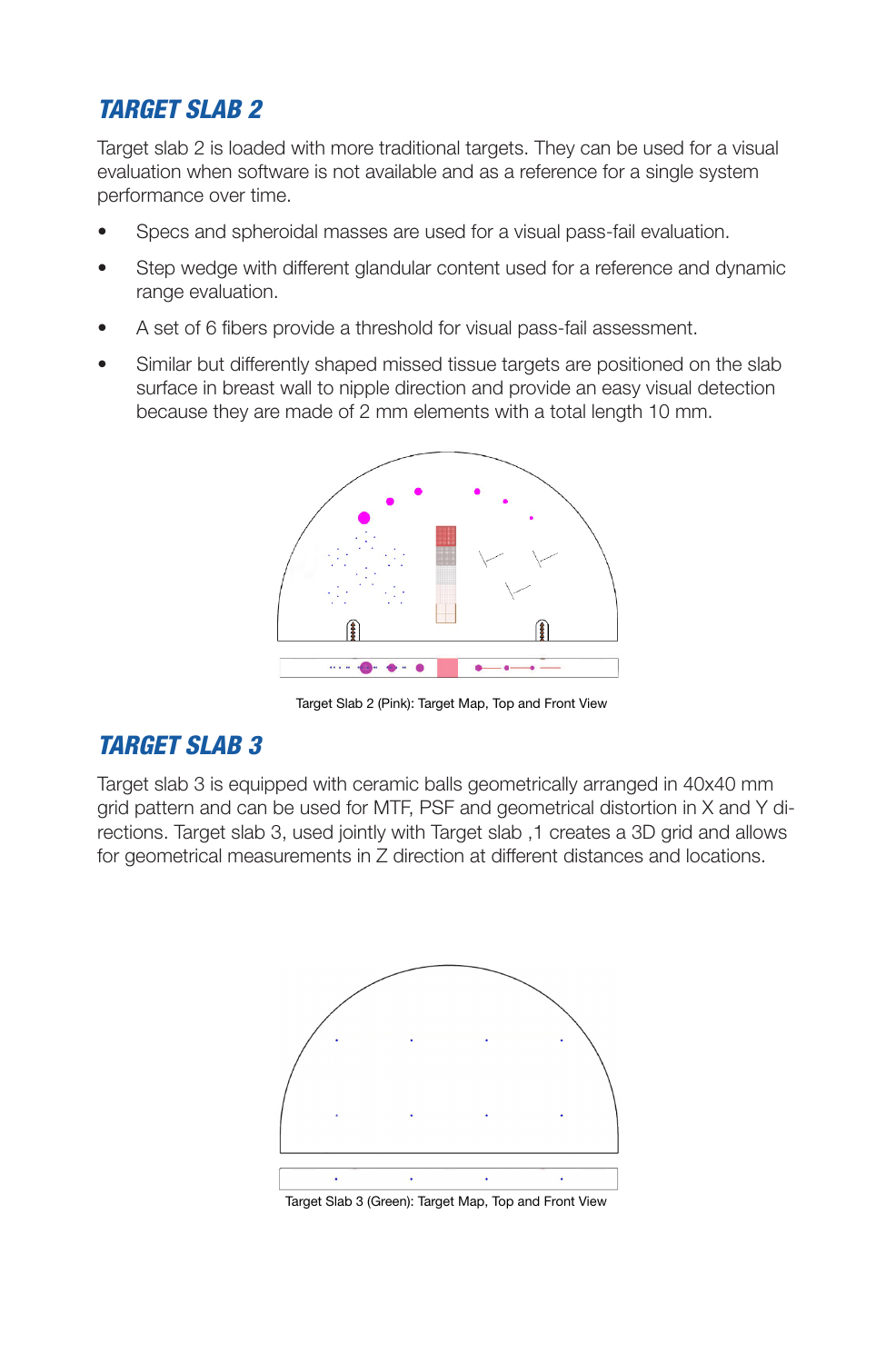# *PHANTOM SPECIFICATIONS*

| <b>OVERALL DIMENSIONS</b>                   | 127 mm x 180 mm x 100 mm                              |
|---------------------------------------------|-------------------------------------------------------|
| <b>INDIVIDUAL SLAB</b><br><b>DIMENSIONS</b> | 6 Slabs: 110 mm x 180 mm x 10 mm,                     |
|                                             | 1 Slab: 115 mm x 180 mm x 10 mm, (support slab)       |
|                                             | 1 Slab: 110 mm x 180 mm x 5 mm,<br>semicircular shape |
| PHANTOM WEIGHT                              | 1.62 kg (3.55 lb)                                     |
| <b>MATFRIALS</b>                            | BR50/50, BRSW5050                                     |

#### Breast Tomosynthesis QC

| PART#      | 0TY            | <b>COMPONENT DESCRIPTION</b>                                                                                    |  |
|------------|----------------|-----------------------------------------------------------------------------------------------------------------|--|
|            | $\overline{4}$ | Solid Homogeneous Slabs 1 cm thick                                                                              |  |
|            |                | Solid Homogeneous Slabs 0.5 cm thick                                                                            |  |
|            |                | Target Homogeneous Slab 1 (Blue): 1 cm thick                                                                    |  |
|            |                | Target Homogeneous Slab 2 (Pink): 1 cm thick                                                                    |  |
|            |                | Target Homogeneous Slab 3 (Green): 1 cm thick                                                                   |  |
|            |                | Positioning Holder with Magnetic Fixation                                                                       |  |
|            |                | 60-month warranty                                                                                               |  |
| $021 - 01$ | Optional       | BR3D Background Slab for DBT phantom 021. Optional slab<br>made of BRSW5050 compatible with 021 magnetic Holder |  |

## *CARE AND HANDLING*

Phantom may be cleaned with mild soap and water. Avoid solvent or abrasive cleaning agents.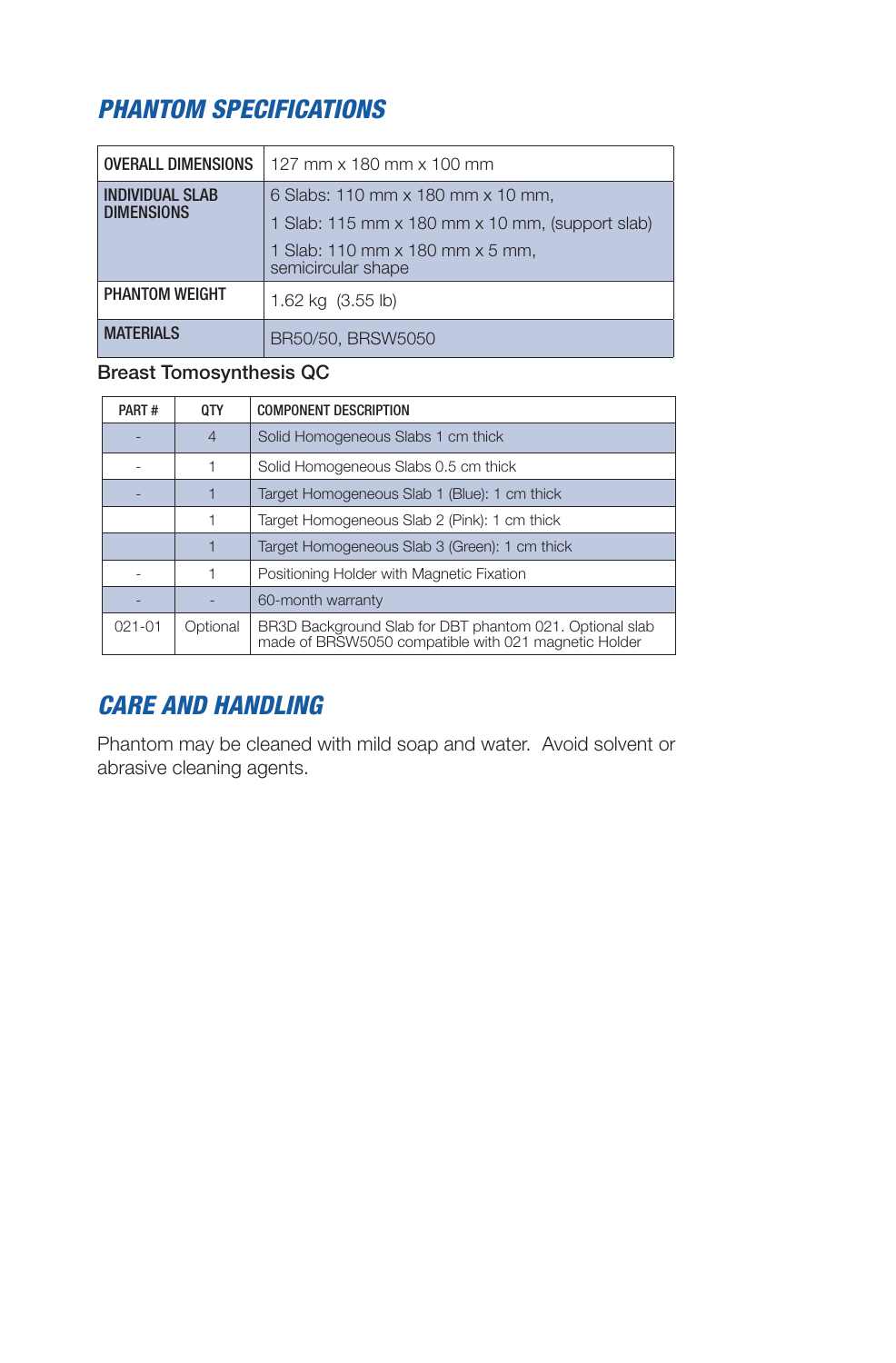#### *WARRANTY*

All standard CIRS products and accessories are warranted by CIRS against defects in material and workmanship for a period as specified below. During the warranty period, the manufacturer will repair or, at its option, replace, at no charge, a product containing such defect provided it is returned, transportation prepaid, to the manufacturer. Products repaired in warranty will be returned transportation prepaid.

There are no warranties, expressed or implied, including without limitation any implied warranty of merchantability or fitness, which extend beyond the description on the face hereof. This expressed warranty excludes coverage of, and does not provide relief for, incidental or consequential damages of any kind or nature, including but not limited to loss of use, loss of sales or inconvenience. The exclusive remedy of the purchaser is limited to repair, recalibration, or replacement of the product at manufacturer's option.

This warranty does not apply if the product, as determined by the manufacturer, is defective because of normal wear, accident, misuse, or modification.

#### **NON-WARRANTY SERVICE**

If repairs or replacement not covered by this warranty are required, a repair estimate will be submitted for approval before proceeding with said repair or replacement.

#### **RETURNS**

If you are not satisfied with your purchase for any reason, please contact your local distributor prior to returning the product. Visit https://www.cirsinc.com/distributors/ to find your local distributor. If you purchased your product direct through CIRS, call Customer Service at 800-617-1177, email rma@cirsinc.com, or fax an RMA request form to 757-857-0523.CIRS staff will attempt to remedy the issue via phone or email as soon as possible. If unable to correct the problem, a return material authorization (RMA) number will be issued. Non-standard or "customized" products may not be returned for refund or exchange unless such product is deemed by CIRS not to comply with documented order specifications. You must return the product to CIRS within 30 calendar days of the issuance of the RMA. All returns should be packed in the original cases and or packaging and must include any accessories, manuals and documentation that shipped with the product. The RMA number must be clearly indicated on the outside of each returned package. CIRS recommends that you use a carrier that offers shipment tracking for all returns and insure the full value of your package so that you are completely protected if the shipment is lost or damaged in transit. If you choose not to use a carrier that offers tracking or insure the product, you will be responsible for any loss or damage to the product during shipping. CIRS will not be responsible for lost or damaged return shipments. Return freight and insurance is to be pre-paid.

#### **WITH RMA NUMBER, ITEMS MAY BE RETURNED TO:**

CIRS Receiving 900 Asbury Ave, Norfolk, Virginia, 23513 USA

| <b>PRODUCT</b>                                     | <b>WARRANTY PERIOD</b> |
|----------------------------------------------------|------------------------|
| Model 021 - Digital Breast Tomosythesis QC Phantom | 160 Months             |